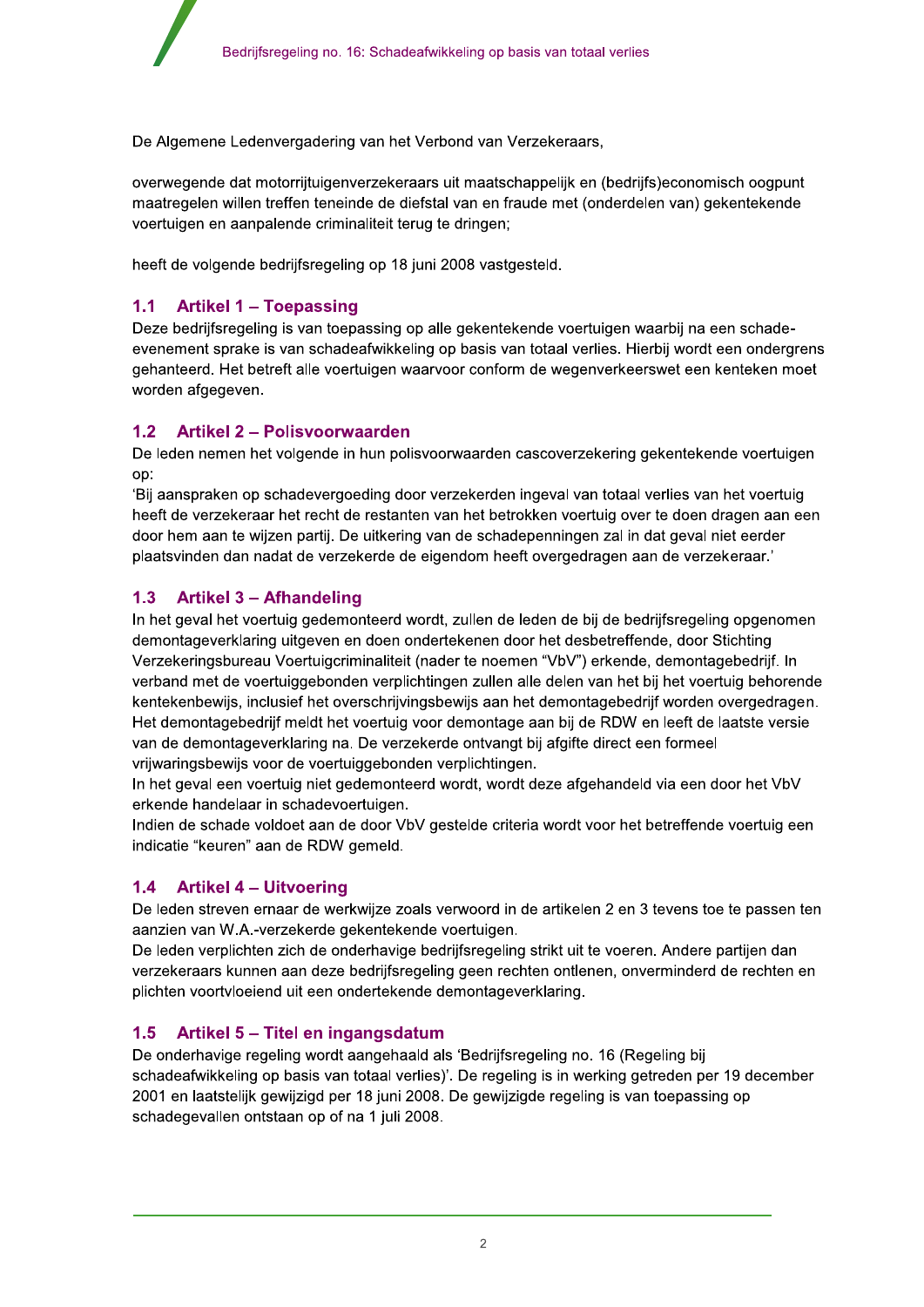# Toelichting op Bedrijfsregeling no. 16 (Regeling bij schadeafwikkeling op basis van **totaal verlies)**

Bedrijfsregeling no. 16 ziet toe op de afhandeling van gekentekende voertuigen die als totaal verlies (in het algemeen) worden aangemerkt. Een gekentekend voertuig zal volgens Bedrijfsregeling no. 16 of op reparatiebasis of op basis van totaal verlies worden afgehandeld. Bij de afhandeling op basis van totaal verlies wordt onderscheid gemaakt tussen demontagevoertuigen en handelsvoertuigen. Voor de demontagevoertuigen geldt dat ze gedemonteerd moeten worden.

Het aantal in Nederland gestolen gekentekende voertuigen blijft zich op een te hoog niveau bevinden. Vaak wordt hierbij een gestolen auto voorzien van de identiteit van een identieke auto, die totaal verloren was verklaard. De betrokken schadevoertuigen of onderdelen worden tegen hoge bedragen aan handelaren verkocht op voorwaarde dat het chassisnummer intact is en alle delen van het bij het voertuig behorende kentekenbewijs worden overgedragen. Voorts bestaat het risico dat totaal verloren verklaarde voertuigen met gestolen onderdelen worden gerepareerd.

Het risico is zeer groot dat een verzekeraar wordt geconfronteerd met een diefstalschade van een gekentekend voertuig waarvan de identiteit overeenkomt met dat van een beschadigd en uit de circulatie genomen voertuig. Deze bedrijfsregeling beoogt een barrière op te werpen tegen de diefstal van en fraude met gekentekende voertuigen en de aanpalende criminaliteit, welke per saldo maatschappelijk, in het bijzonder voor de verzekeringsbranche, nadelig uitwerkt.

# **Toelichting per artikel**

## Artikel 1 - Toepassing

In deze bedrijfsregeling wordt het begrip gekentekend voertuig gehanteerd in plaats van het wettelijke begrip 'motorrijtuig'. Ook andere gekentekende voertuigen die niet onder het begrip 'motorrijtuig' vallen, vallen onder het regime, zoals bijvoorbeeld aanhangers. Voor de definitie van de hieronder genoemde voertuigsoorten wordt verwezen naar de definities in wet- en regelgeving. Bij bedrijfsvoertuigen zwaarder dan 3500 kg. wordt bij de bepaling van totaalverlies alleen rekening gehouden met het chassis, de cabine, het motordeel en de aandrijfdelen. Tenzij anders vermeld, wordt de opbouw buiten beschouwing gelaten.

Er is in ieder geval sprake van totaal verlies, waarbij het gekentekende voertuig gedemonteerd wordt, indien kwalitatief herstel van de schade, waardoor deze weer in gebruik zou kunnen worden genomen, niet meer mogelijk is. Voor bedrijfsvoertuigen zwaarder dan 3500 kg. is in ieder geval sprake van totaal verlies als minimaal 2 van de 4 hierboven genoemde onderdelen onherstelbaar beschadigd zijn.

Daarnaast is er sprake van totaal verlies waarbij het gekentekende voertuig gedemonteerd wordt indien de kosten van herstel een bepaald percentage van de vervangingswaarde overschrijdt. Dit percentage is afhankelijk van de voertuigsoort en de leeftijd van het voertuig. In onderstaande tabel zijn de geldende percentages opgenomen voor de nu bekende soorten gekentekende voertuigen.

Voor toepassing van de bedrijfsregeling wordt een leeftijdsgrens van 10 jaar gehanteerd en een ondergrens voor de vervangingswaarde van het voertuig die afhankelijk is van de voertuigsoort. Deze ondergrens is in de tabel opgenomen.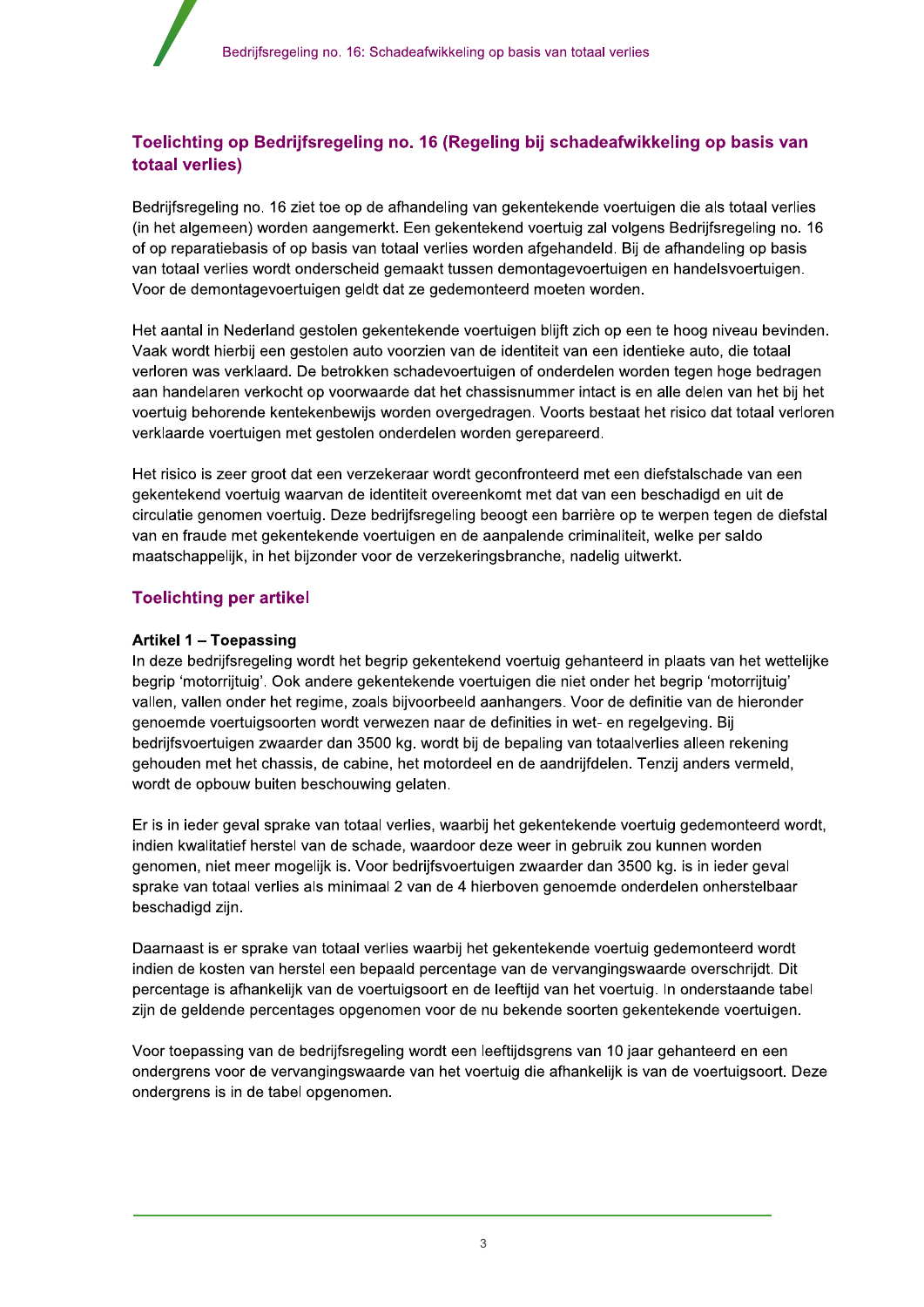| Voertuigsoort      | Maximale herstelkosten als            |               | Ondergrens        | Leeftijdsgrens |
|--------------------|---------------------------------------|---------------|-------------------|----------------|
|                    | percentage van de                     |               | vervangingswaarde |                |
|                    | vervangingswaarde                     |               |                   |                |
|                    | Voertuigen jonger                     | Voertuigen 3  |                   |                |
|                    | dan 3 jaar                            | jaar en ouder |                   |                |
| Personenauto's,    | 100%                                  | 125%          | € 2.000,-         | 10 jaar        |
| Motorrijwielen,    |                                       |               |                   |                |
| Bedrijfsvoertuigen |                                       |               |                   |                |
| ≤3500 kg           |                                       |               |                   |                |
| Brom-en            | 100%                                  | 125%          | € 750,-           | 5 jaar         |
| Snorfietsen        |                                       |               |                   |                |
| Bedrijfsvoertuigen | 100%                                  | 200%          | € 10.000,-        | 10 jaar        |
| >3500 kg           |                                       |               |                   |                |
| Aanhangwagens      | Totaal verlies in geval sprake is van |               | € 1.000,-         | 10 jaar        |
| ≤ 3500 kg $*)$     | onherstelbare schade aan het chassis  |               |                   |                |
|                    |                                       |               |                   |                |
| Aanhangwagens      | Totaal verlies in geval sprake is van |               | € 5.000,-         | 10 jaar        |
| $> 3500$ kg        | onherstelbare schade aan het chassis  |               |                   |                |
|                    |                                       |               |                   |                |
| Caravans en        | 150%                                  | 200%          | € 3.000,-         | 10 jaar        |
| vouwwagens         |                                       |               |                   |                |

Toepassing Bedrijfsregeling 16 voor demontage voor de onderscheiden voertuigsoorten

\*) Voor caravans en vouwwagens is een aparte categorie opgenomen vanwege de specifieke eigenschappen.

Vaststelling van totaal verlies geschiedt op basis van herstelkostencalculatie door een expert, gebaseerd op gebruik van nieuwe onderdelen.

De verzekeraar is vrij in het bepalen van de formule op basis waarvan het voertuig beoordeeld wordt en die in de polisvoorwaarden omschreven staat.

## Artikel 2 - Polisvoorwaarden

Het staat de leden vrij de clausule aan te passen op de door hen gehanteerde huisstijl, waarbij de strekking van de bepaling uiteraard in stand dient te worden gehouden.

De verzekerde draagt de eigendom van het voertuig over aan de verzekeraar inclusief bescheiden en middelen die toegang geven tot het voertuig of noodzakelijk zijn voor de werking hiervan, en levert alle delen van het bij het voertuig behorende kentekenbewijs in.

## Artikel 3 - Afhandeling

Demontage geschiedt in de gevallen als aangeduid in de toelichting op artikel 1.

In het geval het voertuig als totaal verlies wordt aangemerkt, zullen de leden de restanten van het voertuig aanbieden op een door VbV goedgekeurd elektronisch veilingsysteem.

Met een door de verzekeraar erkende handelaar in schadevoertuigen wordt bedoeld een door de verzekeraar erkende handelaar, die is erkend voor handel en/of demontage door VbV. Een van de eisen die aan de handelaren wordt gesteld is het beschikken over een RDW-erkenning voor ORB / ORAD.

Het melden van de indicatie 'keuren' aan de RDW komt voort uit de afspraken tussen partijen in het kader van het project Keuren na Schade. De criteria die hieraan ten grondslag liggen worden beheerd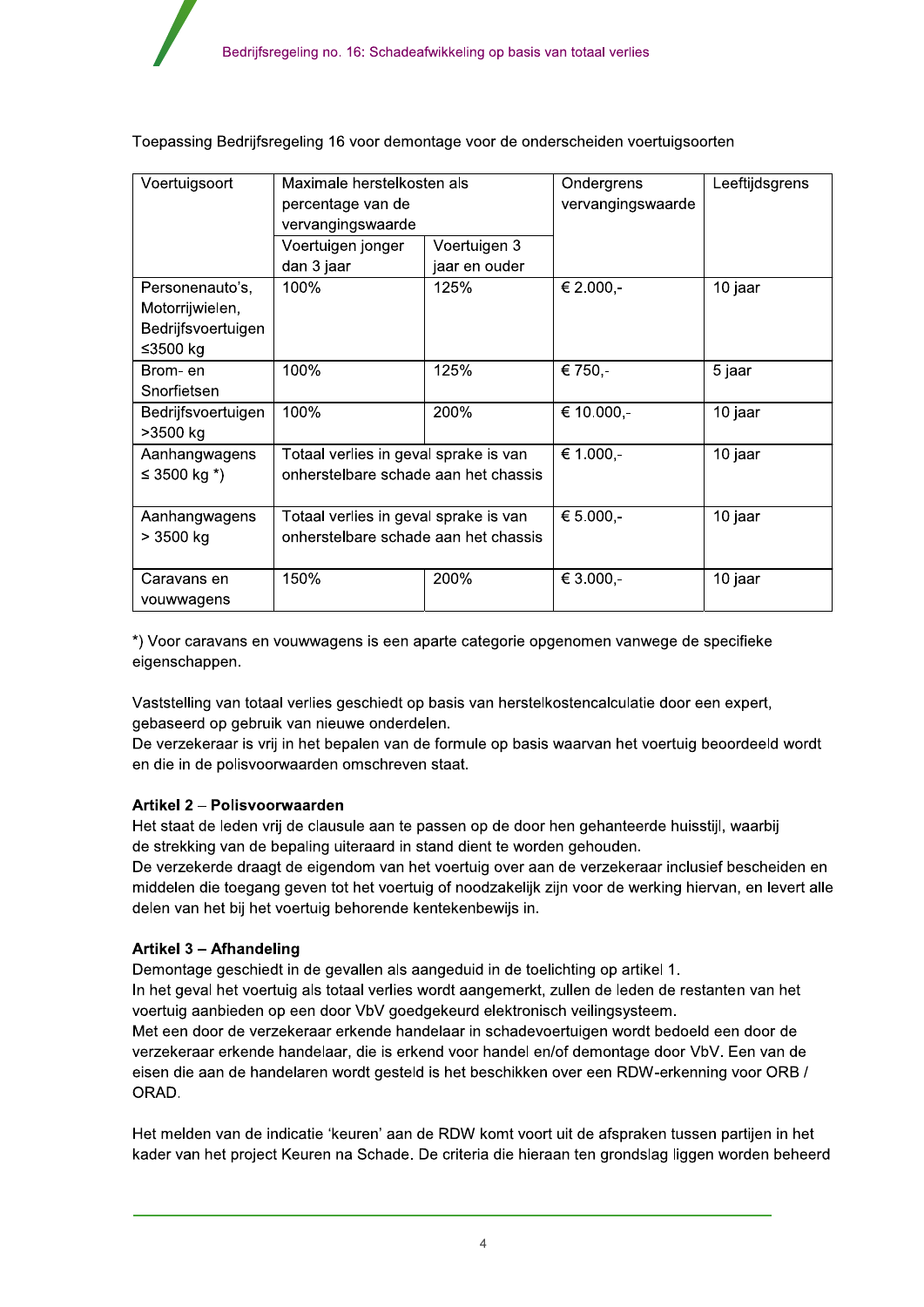door het College van Deskundigen Schadevoertuigen van VbV. Op basis van de indicatie kan de RDW een WOK-signaal (Wacht Op Keuren) in het kentekenregister plaatsen, hetgeen betekent dat het voertuig pas na goedkeuring door de RDW aan het verkeer mag deelnemen.

### Artikel 4 - Uitvoering

Met dit artikel wordt het belang van een uniforme handelwijze benadrukt in het geval een gekentekend voertuig als totaal verlies wordt aangemerkt.